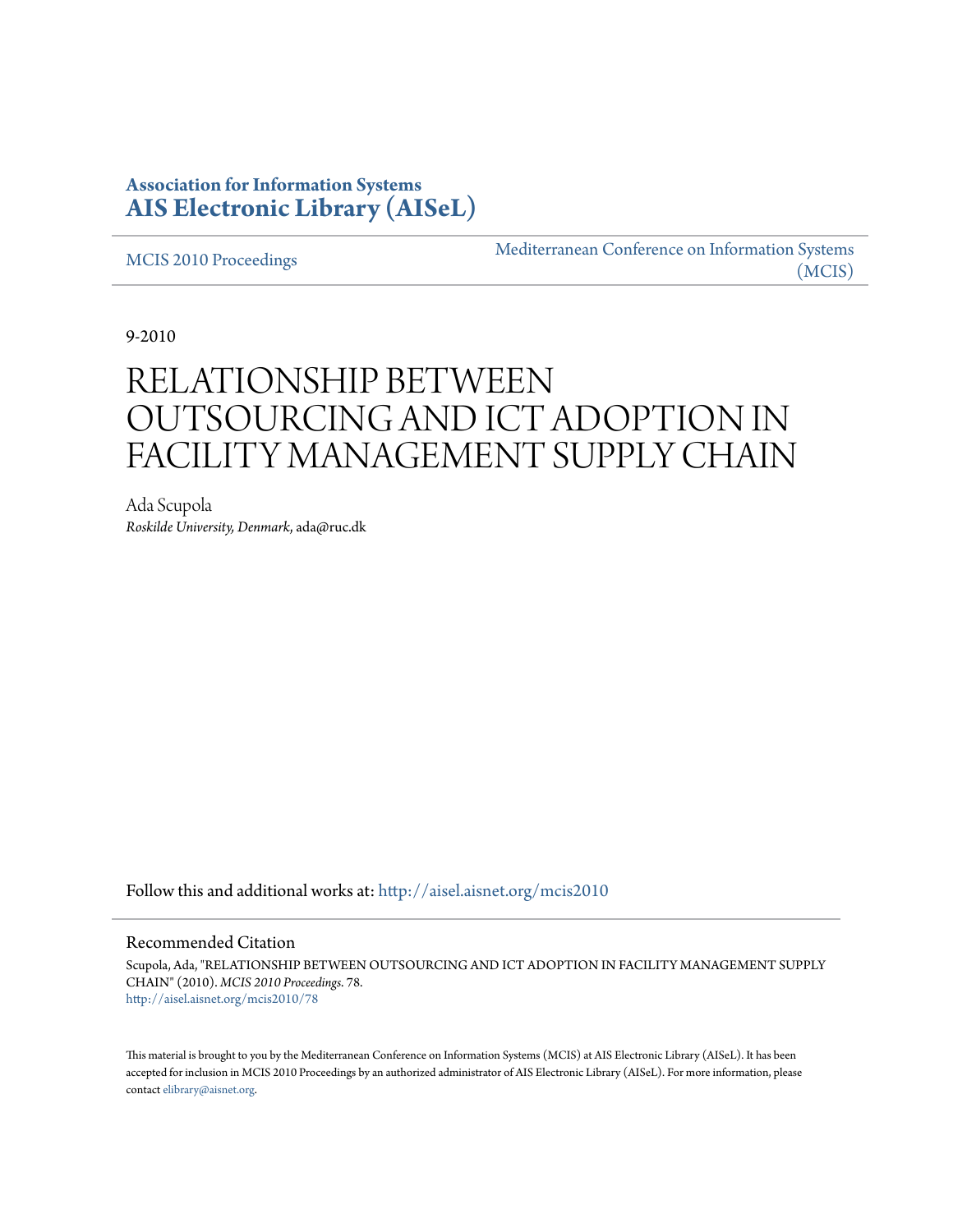## RELATIONSHIP BETWEEN OUTSOURCING AND ICT ADOPTION IN FACILITY MANAGEMENT SUPPLY CHAIN

*Ada Scupola, Roskilde University, Denmark, ada@ruc.dk*

#### Abstract

*This paper presents the results of a study investigating the factors affecting information and communication technology (ICT) adoption in the supply chain of facilities management in Denmark. The study takes the starting point in the literature of supply chain management, facilities management and ICT adoption to conduct a qualitative study of factors impacting ICT adoption in the Danish facility management supply chain. The results show that there are a number of drivers and barriers that influence adoption of ICT in the Danish supply chain of facilities management. These have been grouped under 3 major categories. Organizational factors include strategic and operational factors; external environmental factors include supplier interdependence and industry characteristics; technological factors include compatibility and complexity. The study is relevant to researchers of ICT adoption and operations management (especially facilities management) as well as operation managers and ICT managers alike.* 

*Key Words: Supply Chain, ICT, Adoption, Facilities Management Services*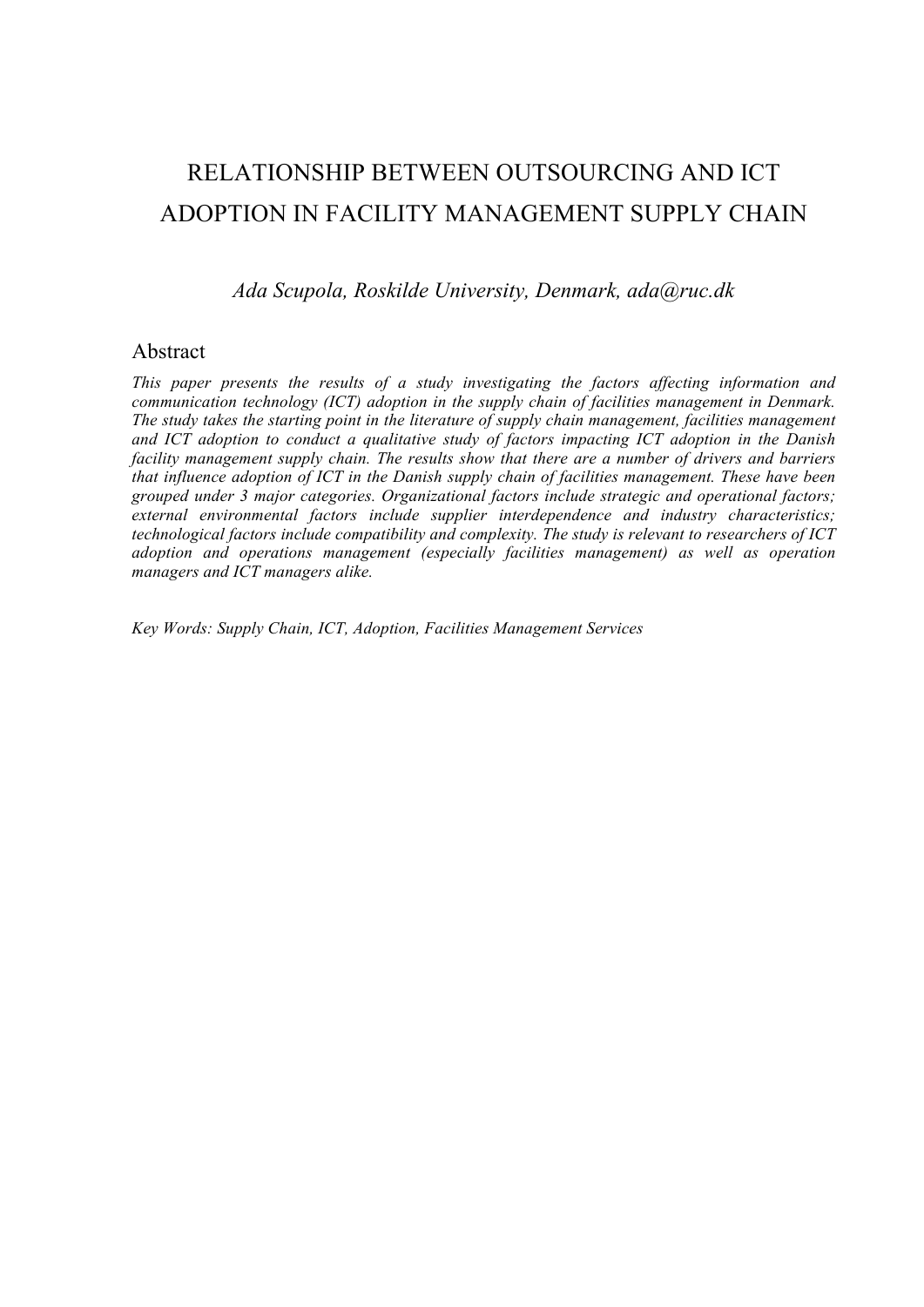## **1 INTRODUCTION**

In the last decade or so, companies have outsourced many of the corporation's functions to external suppliers. The driver for outsourcing being the ability to shift non-core services out of the organization, to allow the organization to better focus on the proprietary functions - those functions that give the organization the competitive advantage. This is also the case for non core-services such as facilities management (e.g. Rogers, 2005; Ventovuori, 2006). Organizations need to ensure they do not lose sight and control of the outsourced services, especially if the supplier becomes dependant on driving up volumes in order to remain profitable, to the detriment of quality and innovation (Rogers, 2005). Thus, lately, the role of supply chains and their management has increased importance (Christopher, 2000; Moberg et al., 2003). In addition, supply chains in every industry are moving toward integration as the demands on individual organizations have become too vast to allow them to continue operating in isolation (e.g. Rogers, 2005; Christopher, 2000; Skipper et al., 2008).

The advent of Web technologies and related supply chain management systems is also facilitating planning, collaboration and integration of supply chain partners (e.g. Johnson and Whang, 2002; Rudberg et al., 2002) as well as is creating value throughout the supply chain ( Loforte Robeiro and Love, 2003; Meixell, 2006). However, the adoption and assimilation of ICT systems to support the supply chain is often largely contingent upon the extent to which the system is assimilated internally and diffused among networks of business partners in a supply chain (Ranganathan et al., 2004). Previous literature on Interorganizational Systems (IOS) adoption has showed that such adoption process is not easy and there are a number of factors that influence it (Jeyaraj et al., 2006; Harrison and Waite, 2005). In this study I focus on the factors that affect adoption of ICT systems in facilities management supply chain and investigate the following research question: What are the key factors that influence adoption of ICT systems in the supply chain of facilities management in Denmark? Facilities management is defined here as a support activity supplying facility services to support the demand of the primary activities in an organization, thus facility management is a specific type of service management (Jensen, 2008). Examples of facility services include cleaning of the office space and maintenance of buildings (Jensen, 2008). Few studies have investigated supply chain management in facility management services especially with focus on ICT adoption (e.g. Vandaele and Gemmel, 2007). Therefore the importance of this study lies in the generation of new knowledge about factors affecting ICT systems adoption in the supply chain of the facilities management industry in Denmark, which might be of interest to scholars and practitioners in the fields of facilities management, ICT adoption and operations management.

The article is structured as follows. In this section the background and the research question have been introduced. In the second section a brief overview of the Danish facility management market is provided. In the third section a literature review of supply chain management, facilities management and ICT adoption with special focus on the supply chain is given. In the following section the research method is described, while the next section presents the study's results. Finally the last section will discuss the results and give some concluding remarks and suggestions for further research.

## **2 LITERATURE REVIEW**

Three main streams of literature form the theoretical background of this study: the facilities management literature (e.g. Jensen, 2008; Alexander, 1996), the literature on supply chain management (e.g. Christopher, 2000; Moberg et al., 2003), and the innovation diffusion literature (e.g. Rogers, 1995). However, being the main focus of the paper ICT adoption, we mainly provide here some basic understanding of supply chain management and facilities management.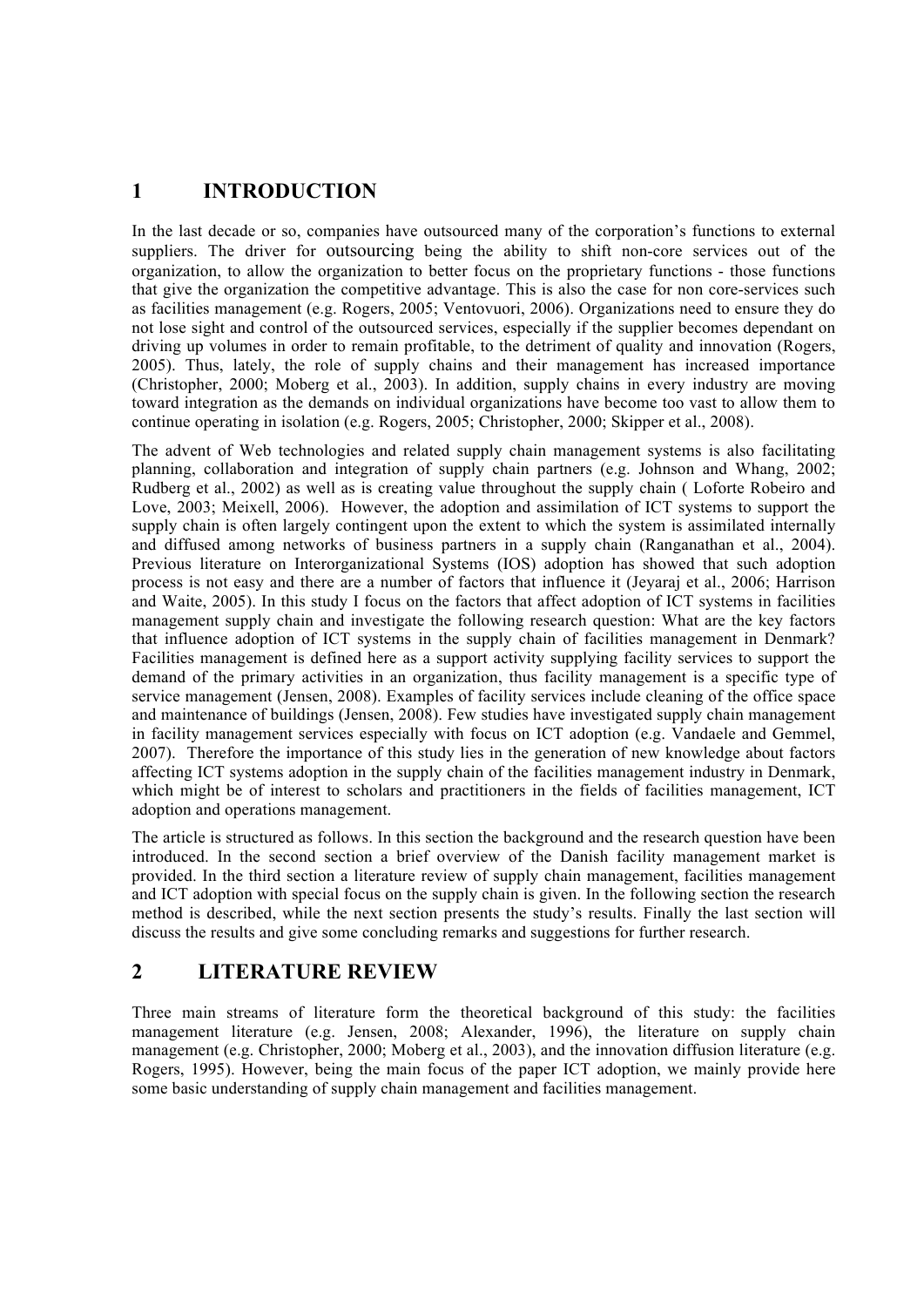#### **2.1 Facilities Management (FM)**

Facilities management is a new field of study emerging within engineering as well as a new service sector that has been developing due to outsourcing of non core competencies such as cleaning and office management to third party providers. As a consequence there are many definitions and understandings of facilities management (e.g. Then, 1999; Nutt, 2000). One way to understand facilities management is to look at it as the integration of the organizational processes in order to maintain and develop the services supporting and improving the effectiveness of the primary processes (Jensen, 2008, p. 10). Another definition of facilities management frequently used describes FM as an integrated approach to operating, maintaining, improving and adapting the buildings and infrastructure of an organization in order to create an environment that strongly supports the primary objectives of that organization (Pathirage et al., 2008, p. 5). These views are implicitly based on the concept of the value chain that distinguishes the primary from the secondary activities of an organization (Porter, 1980).

Pathirage et al. (2008) argue that the FM literature (e.g. Amaratunga, 2001) identifies four generations of FM that focus on the changes to the management of facilities over the last few decades. In the first generation FM was considered as an overhead to the organization and was something that had to be managed for minimum cost rather than optimum value. In the second generation, FM took a process perspective and promoted the process focus between the organization's individual businesses and the FM organization by making FM activities within the organization a continuous process (Amaratunga, 2001 in Pathirage et al., 2008, p. 8). In the third generation, FM becomes more concerned with resource management, concentrating on managing supply chain issues associated with the FM functions. Finally the fourth generation focuses on the alignment between organizational structure, work processes and the enabling physical environment arguing that the organization's strategic intent must clearly reflect the facilities dimensions in its strategic business plans. This paper does not take into consideration such strict distinction and is mainly positioned in the third generation of FM according to Pathirage et al. (2008). These are however just background concepts for investigating and understanding the factors impacting ICT systems adoption in the FM supply chain. Therefore it can be that some factors affecting ICT adoption are more relevant at strategic level, others are more relevant at tactical and operational level, while some are important at all three levels.

#### **2.2 Supply Chain Management (SCM)**

The supply chain management concept has traditionally centered on the manufacturing industries (Zdisin et al., 2000) and according to Vandaele and Gemmel (2006) only a few studies have investigated SCM in the service industries (e.g. Ellram et al., 2004; Mabert and Venkataraman, 1998). However in services, and especially facilities services, SCM is becoming more and more important due trends such as outsourcing (Li et al, 2006). In services, SCM deals rather with customer-supplier dyadic relationships than with the unidirectional movement of physical goods (Fitzsimmons and Fitzsimmons, 2006; Sampson, 2000).

There are many definitions of supply chain and supply chain management. Christopher (2005) defines supply chain as a network of connected and interdependent organizations mutually and cooperatively working together to control, manage and improve the flow of materials and information from suppliers to end users (p.6). Supply chain management takes a systems view regarding all activities and functions that are needed to bring a product or service to market (Sanders, 2007). SCM can therefore be seen as the integration of business processes from end users through original suppliers to provide products, services and information that add value for customers (Cooper et al., 1997). This view of SCM is similar to the one provided by Christopher (2005) according to which SCM is the management of upstream and downstream relationships with supplier and customers to deliver superior customer value at less cost to the supply chain as a whole (p. 5). Akkermans et al. (1999) by conducting an extensive literature review of SCM conclude that it is possible to detect some common characteristics in the various SCM definitions. These common characteristics can be summarized as the involvement of multiple echelons, processes and functions like, for example, suppliers, purchasing, manufacturing, distribution, marketing, sales, and customers; a clear focus on the coordination and/or integration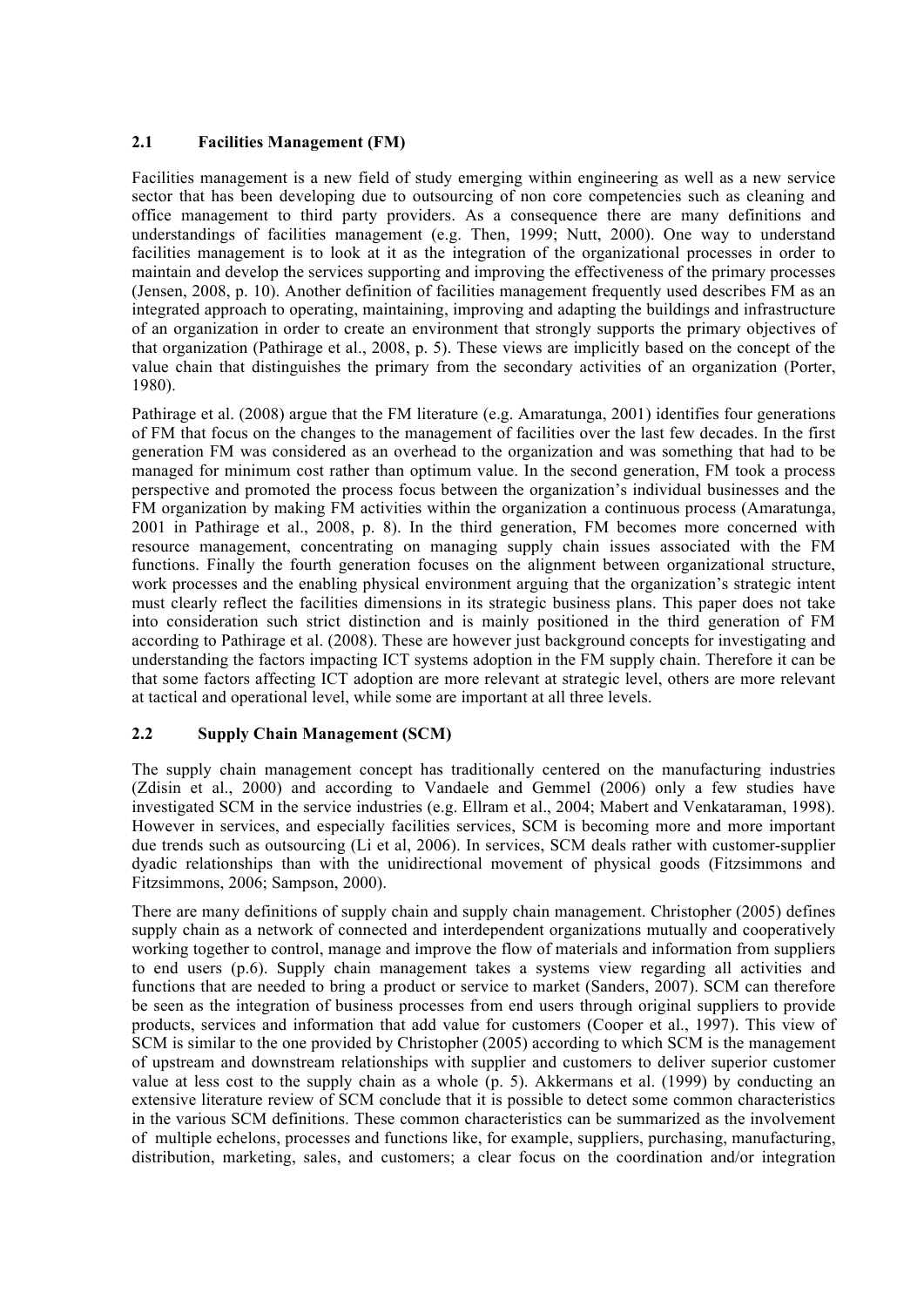mechanisms and the achievement of a simultaneous increase in customer service and profitability as major goal. In this study by applying Christopher's (2005) definition of supply chain to facilities management, I define the *facilities management supply chain as a network of connected and interdependent organizations mutually and cooperatively working together to control, manage and improve the flow of facilities management materials and information from service suppliers to end users.* 

Companies involved in supply chains have introduced business-to-business ICT solutions to support their relationships that range from transactional exchanges to collaborative partnerships (Klein and Rai, 2009). Similarly, ICT use in the supply chain has been investigated from different perspectives. For example Klein and Rai (2009) focus on information flows in logistics supply chain relationships; Croom (2000) investigates the impact of Web-based procurement on the management of operating resources supply. Several studies have investigated ICT and supply chain in specific geographical areas or nations. Among these, Marchet et al. (2009) investigate ICT adoption in the supply chain of the Italian transportation industry; Mzoughi et al. (2008) investigate the impact of supply chain management and enterprise information systems (ERP) on organizational performance and competitive advantage in Tunesian companies; and finally Gallear et al. (2008) examine the uses, the perceived benefits, and future perspective of web-based technology in purchasing and supply chain in the UK. Their findings provide only limited evidence in support of the proposition that the deployment of web-based technology leads to stronger buyer-supplier relations. However, Gallear et al. (2008)'s findings suggest that the effectiveness of the purchasing and supply function can be enhanced through greater use of web-based technology for online purchasing and for efficient consumer response.

#### **2.3 ICT Adoption**

The innovation diffusion theory (e.g. Rogers, 1995) has been extensively used in studying technology adoption as well as in the identification of the factors that facilitate or inhibit technology adoption and implementation (e.g. Grover and Goslar, 1993; Ranganathan et al., 2004; Harrison and Waite, 2005; Ngai et al., 2004). According to Rogers (1983, p. 21), adoption is a decision to make full use of an innovation as the best course of action whereas rejection is a decision not to adopt an available innovation. In this study, adoption is defined as the decision to make use of FM ICT systems to conduct transaction with trading partners in the facility management supply chain. There are two levels of adoption. Initially, innovation must be purchased and adopted by an organisation. Subsequently, it must be accepted by the ultimate users in that organisation, community or supply chain also called implementation (Manross and Rice, 1986; Rogers, 1995). In this paper when I refer to adoption I refer to these two levels indistinctly. Several researchers have identified the factors or group of factors that affect IT adoption in an organization (e.g. Jeyaraj et al., 2006) and more recently and to a lesser extent in a supply chain context (Gallear et al. , 2008; Mzoughi et al., 2008; Meixell, 2006). Ranganathan et al. (2004) by conducting an extensive literature review identified 2 main groups of factors that affect IT adoption and diffusion in the supply chain: the external environment of the firm and the internal organizational environment. Ranganathan et al. (2004) expect that the three factors from the organizational environment (managerial IT knowledge, centralization, and formalization) are associated with internal assimilation of Web technologies and systems, while the three factors pertaining to the external environment (supplier interdependence, competitive intensity, and IT activity intensity) are associated with the external diffusion of Web technologies and systems in the supply chain. The importance of supply chain ICT adoption factors belonging to the organizational environment as well as to the external environment has been confirmed in other studies as well (e.g. Fichman, 2000; Johnson and Whang, 2002). However ICT adoption literature also found that the characteristics of the technology itself might be important in the adoption and diffusion process both at organizational (e.g. Rogers, 1995; Tornatzky and Fleischer, 1990) and supply chain level (Gallear et al, 2008). For example in a study of adoption of mobile technology in the supply chain, Doolin and Ali (2008) found that three key attributes of the technology have an impact on its adoption: relative advantage, compatibility and complexity. Finally, Croom (2000) by investigating the impact of web-based procurement on the management of operating resources supply, which can be considered as a subset of facility management services, finds two broad classes of drivers influencing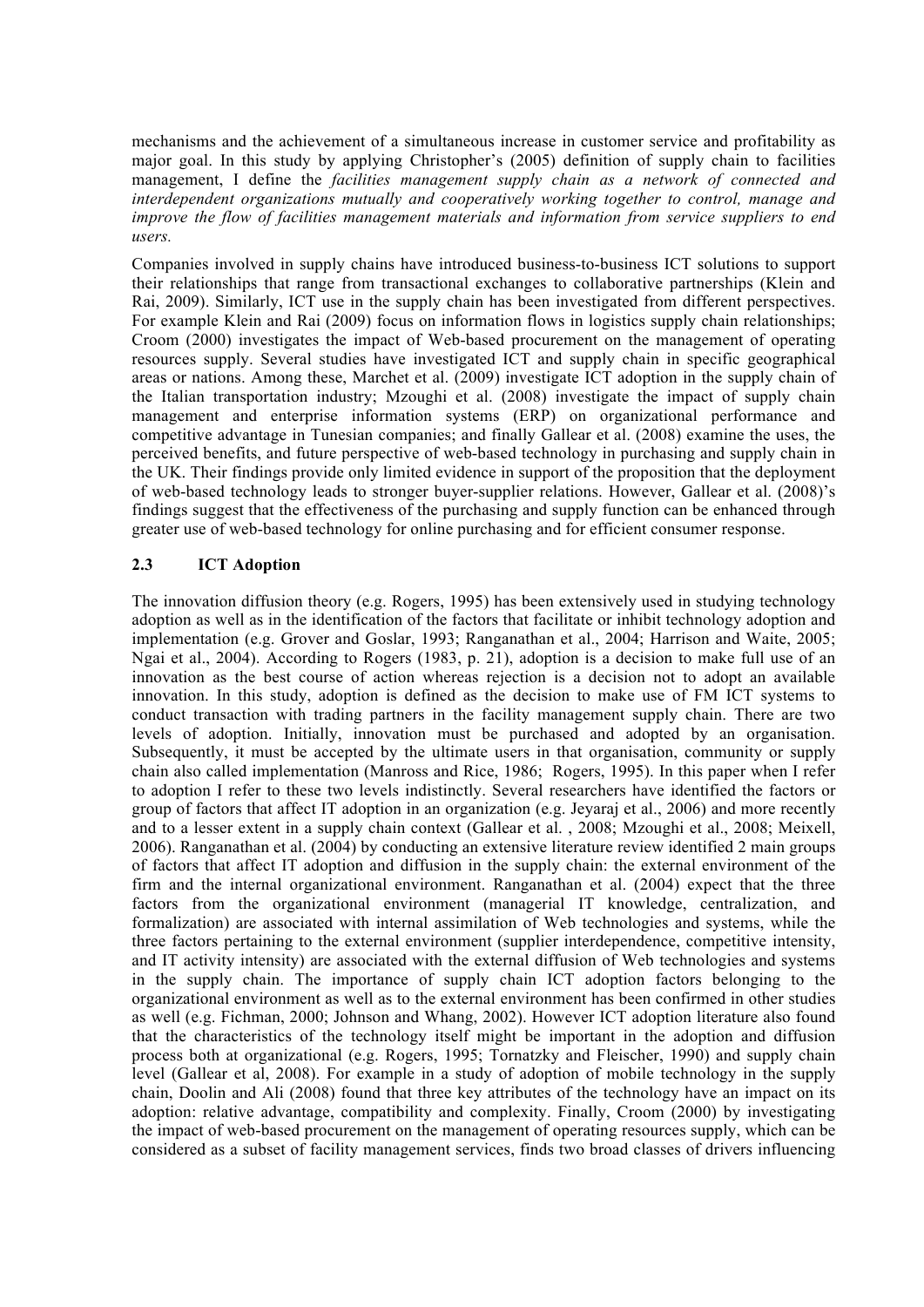e-procurement adoption: "operational" and "strategic". The operational drivers include for example the ability to reduce administrative costs of the whole procurement process, while strategic drivers include for example greater influence and control over expenditures by the procurement function.

By drawing on the previous literature review, the following model of factors influencing ICT adoption in the supply chain of facilities management is proposed in this paper:



*Fig.1: A model of factors influencing ICT adoption in the supply chain of facilities management*

This model includes and groups the main factors that influence ICT adoption in the supply chain into three main categories (external environment, organizational environment, technological environment) and is used in a qualitative way to guide the data collection and the analysis of the data. In addition this model has the purpose of theoretically addressing the research gap: namely a comprehensive model of factors affecting ICT adoption in the supply chain of facilities management.

## **3 RESEARCH METHOD**

In order to investigate the research question a qualitative research method has been adopted. Data for the study were gathered from archival sources, interviews with companies as well as attendance to practitioner conferences and workshops on the topic of IT systems, innovation and partnerships in facilities management. The conferences and workshops contributed mainly to understand facility management, the Danish facility management sector, the issues of relevance to ICT adoption in this sector and to make relevant contacts for the interviews. In all, representatives from twelve organizations were interviewed. A mix of FM service providers, FM customers and FM ICT system providers was chosen to help reveal differing factors affecting the adoption of ICT systems in facilities management supply chain. Software vendors and providers have been selected as it is believed that they have a good insight about the factors that influence ICT adoption both in the service provider and the customer. All respondents were involved with the adoption, development and use of ICT systems in facilities management supply chain in their company and had a high level position in their company. Confidentiality of the study data was necessary due to commercial sensitivity perceived by most of the respondents. All interviews were conducted in the period December 2008-March 2009, and each lasted circa 1.5-2 hours. Interview questions were semi structured (Yin, 2003) attempting to elicit the variety of factors that affect adoption of supply chain management ICT systems in both FM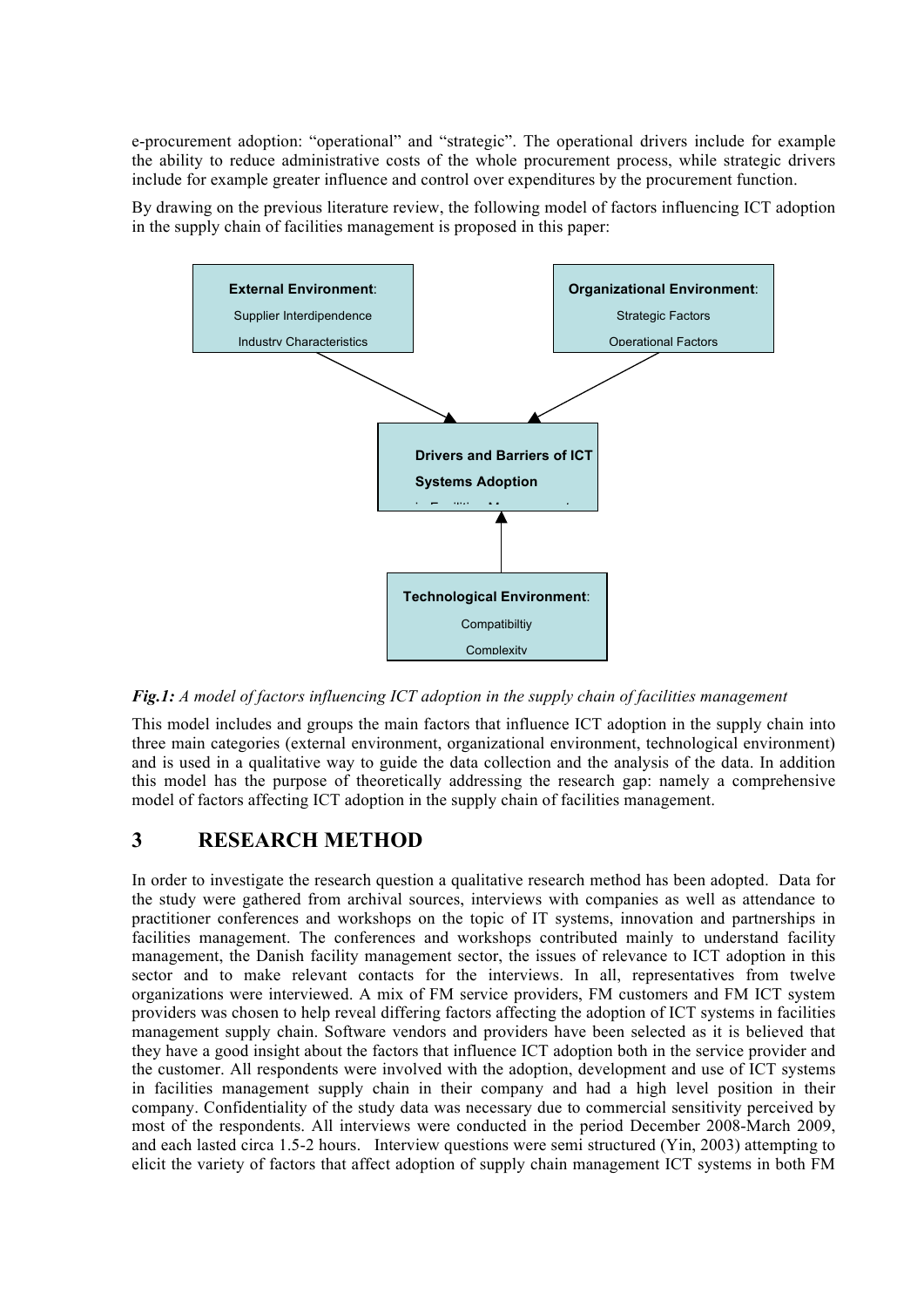providers and customers. All interviews were tape-recorded and transcribed. Notes were also taken during the interviews. To increase reliability an interview protocol was developed based on the research model prior to the interviews (Yin, 2003). This protocol was slightly adjusted depending on the type of company interviewed: FM providers, FM customers or ICT system providers. The protocol questions were organized into two parts. The first captured company background information such as type of business, years in business, facilities management activities and use of ICT in facilities management. This information were supplemented by information provided on the companies' web site, annual reports, sales brochures and other material provided by the companies or collected in the practitioner workshop and conferences where the author participated. The second part specifically aimed at collecting information about the significant factors affecting adoption of ICT systems in the facilities management supply chain. Even though I do not provide company details here for space constraints, the companies interviewed are referred to as A1-A12 to make the analysis clearer.

## **4 ANALYSIS AND RESULTS**

#### **4.1 Organizational Environment: Strategic and Operational Drivers and Barriers**

The study reveals that there are a number of organizational drivers and barriers both at strategic and operational level that influence ICT systems adoption in FM supply chain management, summarized in Table 1 and 2 respectively. The study also finds that while the drivers are both of strategic and operational nature, the barriers are mainly found at operational level.

#### *4.1.1 Strategic Drivers*

The decision to outsource facilities management activities to external service providers has created new challenges regarding the company's FM knowledge, especially since the FM external service providers could potentially change periodically due to the limited time procurement contracts. Therefore the outsourcing decision has been a major strategic driver of adoption of ICT systems in FM supply chain. The ICT system, in fact, can centralize FM knowledge in one place where it can be accessed both by the service provider and the service customer (A7). Company growth influences the ICT adoption decision, therefore company growth is seen here as a strategic organizational driver. This is because as the company grows there is the need to centralize the FM information in one place to make it easier for employees to access FM related information in order to make the right decisions (A7). In addition company size also influences ICT adoption. For example the establishment of a FM help desk is seen as a good solution to immediate FM service response, but it can only be justified by the size of the company (e.g. A5). Return on investment and increased efficiency are also key strategic factors influencing the adoption decision (A4). A big importance for adoption, especially in the implementation phase (see sec. 3.3.) has also the ICT policy used by the company (e.g. A3). Therefore if the adoption decision is made centrally and enforced by top management then the ICT systems might be adopted and used in a more satisfying way then situations where the decision is left to other employees or managers of the company (A3).

#### *4.1.2 Operational Drivers*

Important operational organizational drivers of ICT adoption in FM supply chain include better overview of the activities and the budget. For example a manager of an FM service provider (A1) mentions how ICT FM systems have helped them both to be more systematic in conducting their work and to manage and make better service decisions, thus in general providing a competitive advantage and added value to the company. Similarly A3 and A7 points out how the wishes to have a better overview of the FM budget and FM activities have been important operational drivers of FM ICT systems adoption (e.g. A3, A7).

### *Table 1: Organizational Drivers*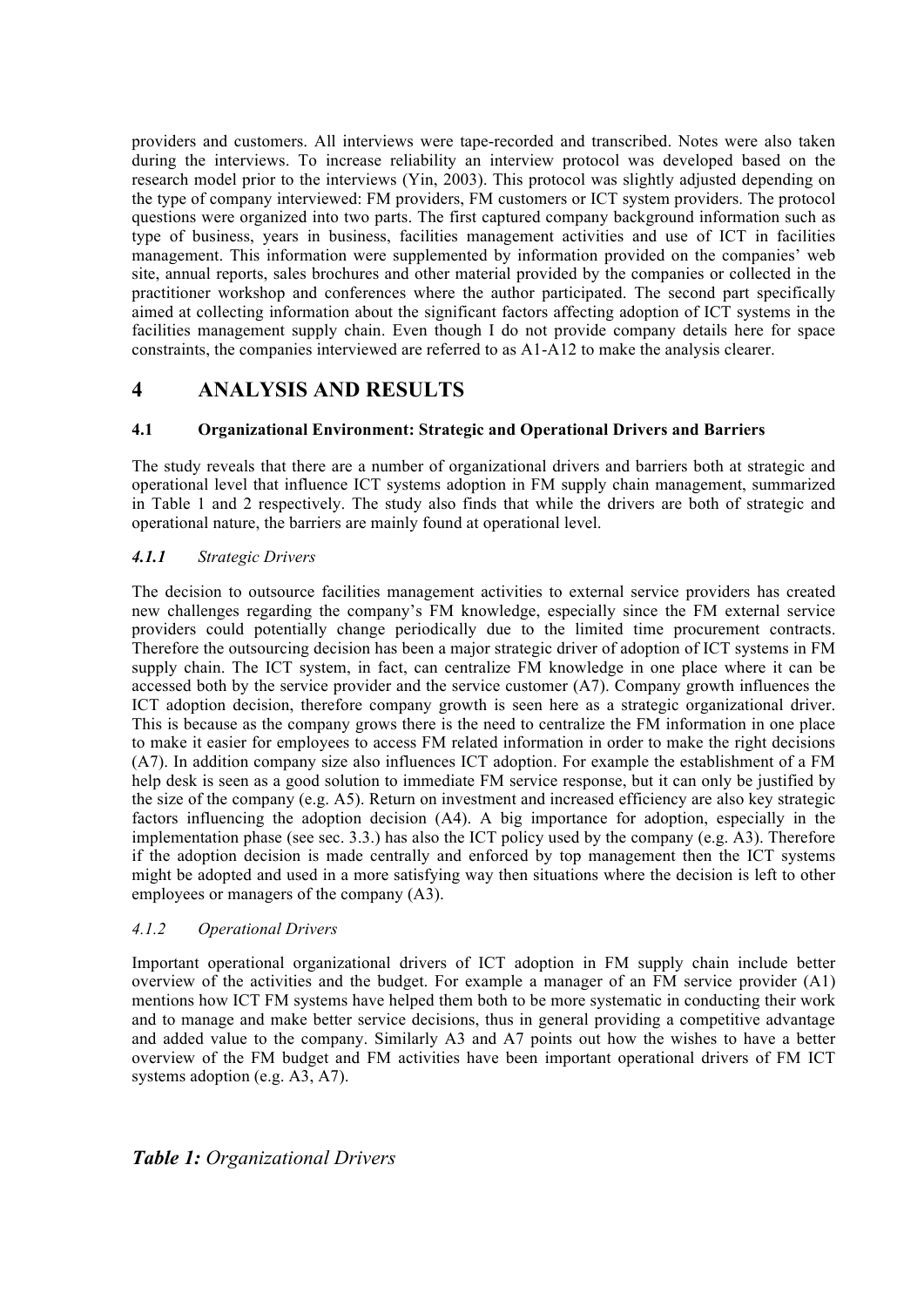| <b>Strategic Organizational Drivers</b>                                                                                                                                                                                                                                                                                                                                 | <b>Operational Organizational Drivers</b>                                                                                                                                                                                                                                                                                                                                                                                                                                                                                                                                                 |
|-------------------------------------------------------------------------------------------------------------------------------------------------------------------------------------------------------------------------------------------------------------------------------------------------------------------------------------------------------------------------|-------------------------------------------------------------------------------------------------------------------------------------------------------------------------------------------------------------------------------------------------------------------------------------------------------------------------------------------------------------------------------------------------------------------------------------------------------------------------------------------------------------------------------------------------------------------------------------------|
| FM.<br>strategic and tactic<br>Better<br>٠<br>management decisions (A1)<br>Better long and short term planning<br>٠<br>and forecasting of FM resources (A7)<br>Company policy (A8)<br>٠<br>Return on investment and improved<br>$\bullet$<br>efficiency $(A4)$<br>Outsourcing of FM services to third<br>٠<br>party providers (A7)<br>Company Growth and size (A7)<br>٠ | Better overview and control over the<br>٠<br>budget and the activities to be done<br>(A3, A6, A5, A8)<br>Faster service delivery and response to<br>help situations $(A1, A9)$<br>Overview of the buildings by making<br>it visual (e.g. $3D$ ) (A6, A8)<br>Better working conditions by having<br>all the info in one place $(As, A7)$<br>Being closer to the clients and the<br>users of services through direct<br>communication (A4)<br>Improved quality assurance of the<br>service delivered (A7)<br>Cost Transparency (A5) and capability<br>to link costs to each activity $(A5)$ |

Another major operational adoption driver is better communication between the supplier and the customer, making service providers and service customers feel closer to each other as well as making it easier to go by gatekeeper employees and communicate directly with the relevant people (e.g. A4). For example FM service providers can get a better and quicker overview of the situation at the customer site and consequently might be able to provide a better service (e.g. A1, A4, A3). This is especially possible when the FM ICT system has a help desk function, allowing for the customer to immediately inform the provider of needed help and the provider to see and react promptly.

#### *4.1.3 Strategic and Operational Barriers*

The major strategic organizational barrier found in the study is the lack of resources made available by the company to learn how to use the FM system *(e.g. A6).*

Several operational barriers were instead found, summarized in Table 2. For example, one important operational barrier to ICT FM systems adoption is that usually at the point of construction the building owner does not know what he/she would like from FM after the building is completed. Therefore they underestimate FM and the data collection process related to it. This, instead, should already take place at the stage of planning and construction of a building as a construction consultant in a big consulting institution (A6) has pointed out.

| Organizational Strategic Barriers                                                                                                                                                          | Organizational Operational Barriers                                                                                                                                                                                                                                                                                                                                                                                                                   |
|--------------------------------------------------------------------------------------------------------------------------------------------------------------------------------------------|-------------------------------------------------------------------------------------------------------------------------------------------------------------------------------------------------------------------------------------------------------------------------------------------------------------------------------------------------------------------------------------------------------------------------------------------------------|
| Lack of resources to implement the ICT system<br>$\bullet$<br>and to make the necessary organizational<br>changes in order for the system to get<br>implemented and used (A2, A6, A9, A10) | Employees resistance to change at the<br>operational level (A1, A2, A6, A7, A9,<br>A10<br>Lack of IT competence $(A1, A2, A6, A7)$ ,<br>$\bullet$<br>A8, A9, A10)<br>Building owners do not know what to<br>ask from FM in the construction phase<br>(A6, A7, A8)<br>• Lack of language skills (e.g. English)<br>(A5, A9)<br>Difficulty to incorporate in the service<br>contract the process of how to get data<br>from the service providers $(A7)$ |

*Table 2: Organizational Barriers*

As discussed in the adoption drivers, the ICT systems offer many advantages and opportunities to be accurate and stringent with the FM data. On the other hand such accuracy and standardization of FM data required by the ICT systems is also perceived to be a barrier to adoption (A7) at operational level.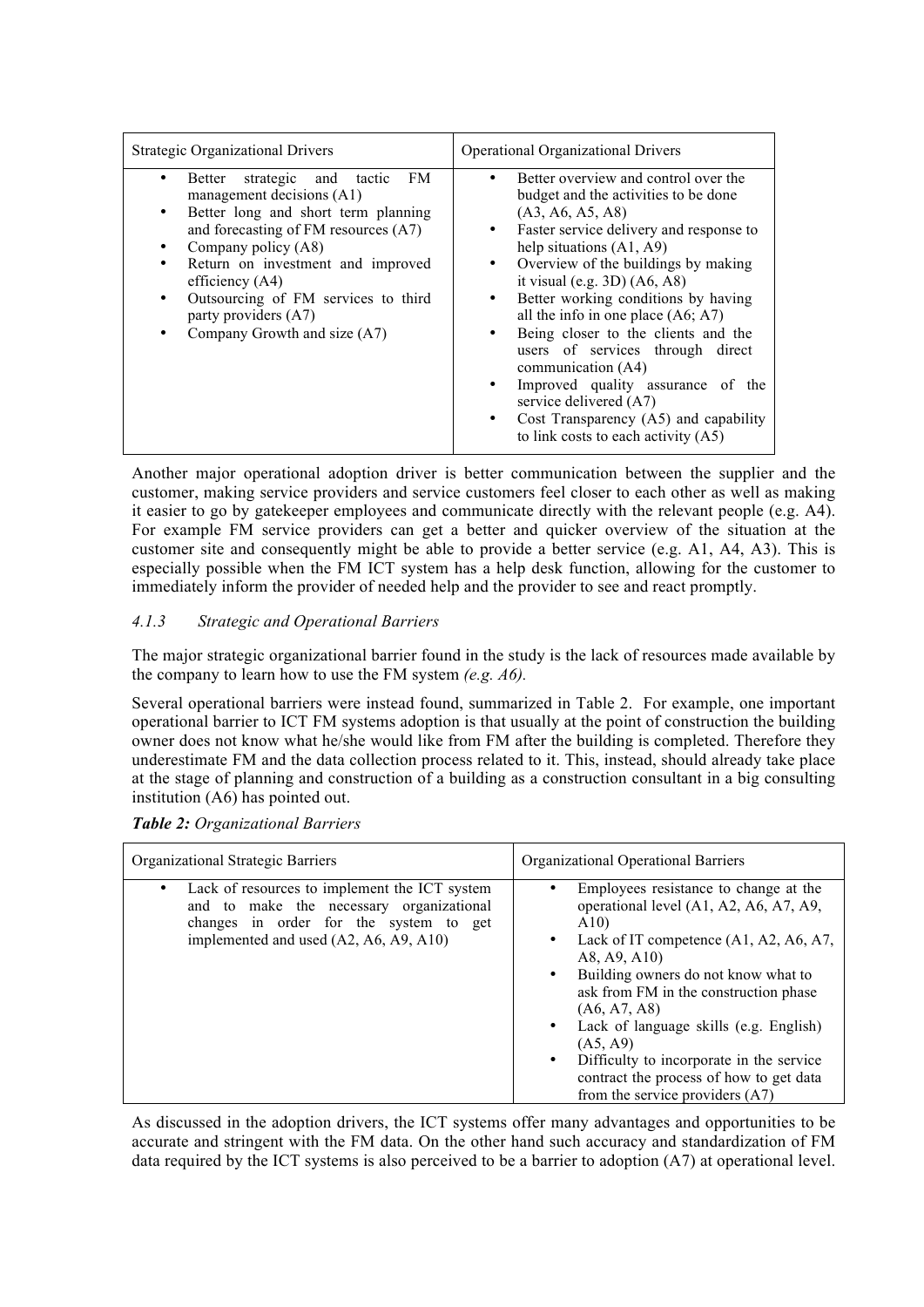Other adoption barriers include the employees' lack of competences that can be either related to ICT use or to the use of English language. This is the case especially for employees using the system at operational level *(A5),* (e.g. plumbers*,* cleaners, etc*.)* since they may not be familiar with the English language, which is the language normally used by the ICT system, or may not be ICT literate.

#### **4.2 Technological Environment**

The study shows that there is a number of technology related drivers and barriers that influence adoption of FM ICT systems in the supply chain as showed in Table 3. As discussed in the theoretical part, these characteristics are found to be mainly related to the complexity and compatibility of the systems.

#### *4.2.1 Drivers*

The study found that important technology drivers are better integration between the suppliers' and the providers' data as well as improved control and systematization in the data collection. In addition the possibility to visualize the data as well as have intelligent buildings could be important drivers in the future *(e.g. A6).*

#### *4.2.2 Barriers*

A major technology related barrier is found in the complexity of the ICT systems used in the FM supply chain. In their daily use, these system are found to be too complex and not user friendly. Another barrier lies in constant updating of the data that these systems require. In fact if this is not done in a very systematic and stringent way, then the data might not be valid and the decisions might be taken on a wrong basis as pointed out by for example by the Director of the Facilities Management Department of Big Consulting Company in the Building and Facilities Management Market (A3).

*Table 3: Technological Drivers and Barriers*

| Technology-related Drivers                                                                                                                                             | Technology-related Barriers                                                                                                                                                                                                                                                                                                                                                                                                                                                               |
|------------------------------------------------------------------------------------------------------------------------------------------------------------------------|-------------------------------------------------------------------------------------------------------------------------------------------------------------------------------------------------------------------------------------------------------------------------------------------------------------------------------------------------------------------------------------------------------------------------------------------------------------------------------------------|
| Increased control and systematization in<br>data collection $(A1, A7, A8, A10)$<br>Visualization of the data (A3, A6)<br>Possibility of Intelligent Buildings (A3, A6) | The ICT systems are too complex to use (A2,<br>A6, A5, A8, A9, A10)<br>Continuous updating and inserting the<br>information in the system $(A3, A8)$<br>Lack of standard format and classification<br>schemes for FM data $(AG, A7, A8, A9, A10)$<br>Incompatibility of different systems, implying<br>a lot of re-keying if it is necessary to change<br>the system $(A5, A8)$<br>Releases of updated software versions making<br>it more complicated to learn to use the system<br>(A6) |

Other major barriers are the lack of classification schemes and standard formats to represent the data to be inserted into the facilities management ICT system. A final barrier is the incompatibility of different systems, implying a lot of re-keying if it is necessary to change the system  $(A\overline{5}, A8)$  or to move the data from one system to another within the same organization.

#### **4.3 External Environment**

#### *4.3.1 Drivers*

The study found a number of important external drivers and barriers summarized in Table 4. For example, this study found that supplier interdependence is a very important driver of ICT adoption in the supply chain of facilities management (e.g. A1, A2, A4). *S*uppliers' or customers' suggestions, requirements or pressures, in fact, influence ICT adoption in the facilities management supply chain. Sometimes the adoption is a prerequisite for conducting business together and therefore mandatory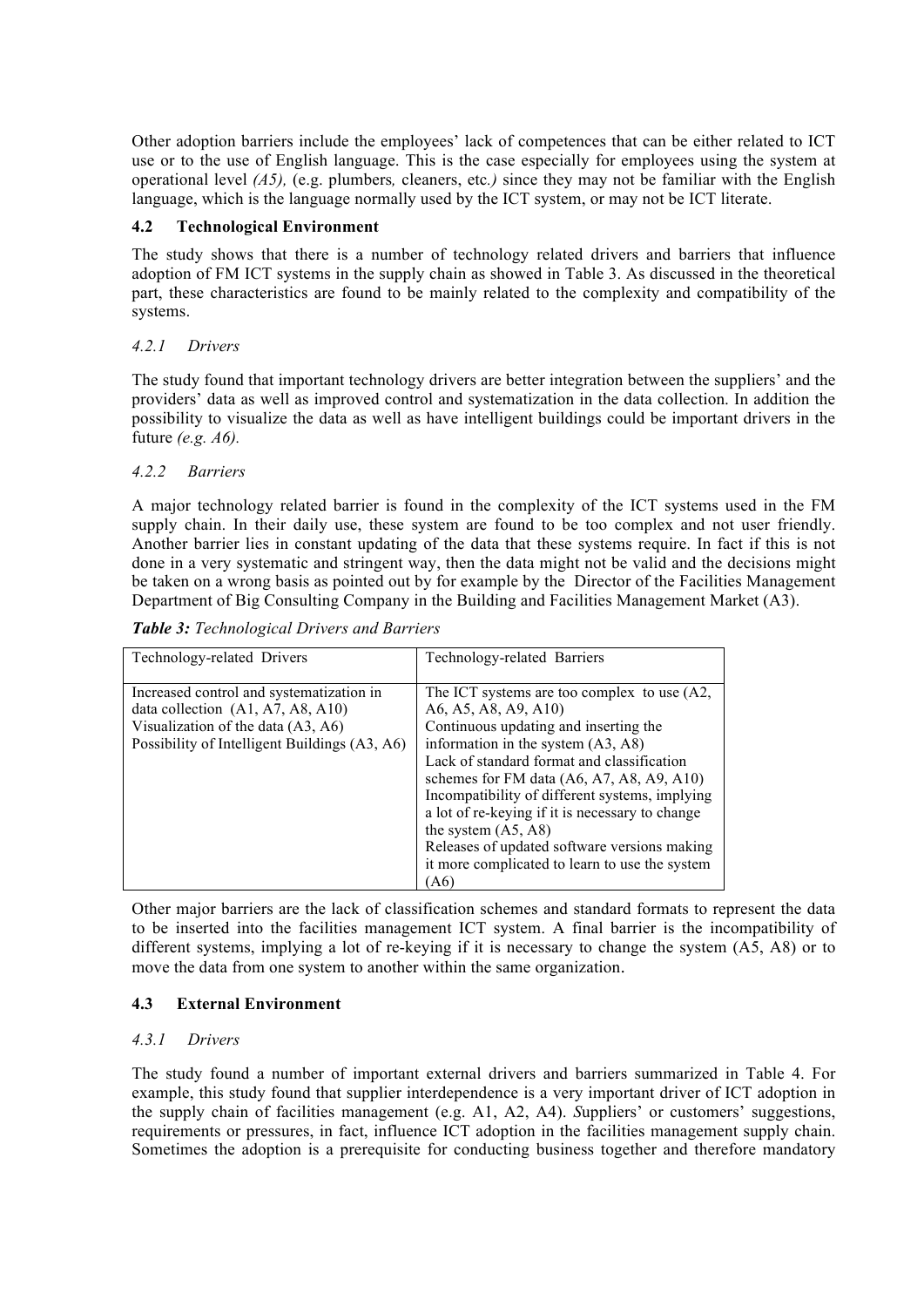(e.g. A4, A12), sometimes it is a suggestion that might lead or not to the adoption of that specific system. This depends on the specific facilities management activity that has to be done, the specific contract the customer and the supplier engage in and, especially, the power relationship between the two companies engaging in a supply chain relationship (e.g. A3; A2, A10). For example the customer may require a single point of contact with the service provider and if the services provided are many or complicated, this task is impossible to be handled by only one person, so the single point of contact becomes the ICT FM system (e.g. A4). In this case the ICT system might be vital for the existence of the service provider and for the relationship between the service provider and the customer.

Another important factor is related to the FM industry characteristics. Especially in periods of high industry growth this can be an important external driver (A7) as this might be the reason for the job market flexibility, implying high turnover of employees. Therefore the need to keep the information and knowledge of the employees in central FM ICT systems (e.g. A3). Finally the study found that state policy might also be a driver of adoption. For example in Denmark the state requirement that all the building projects above circa half a million dollars have to conduct all the project related paperwork electronically (digital construction initiative) is seen by the respondents of the study as a factor that might drive adoption of FM ICT systems in the future.

| <b>External Drivers</b>                                                                                                                                                                                                                                                                                                                                                        | <b>External Barriers</b>                                                                                                                                                                                                                                                                                                                                                      |
|--------------------------------------------------------------------------------------------------------------------------------------------------------------------------------------------------------------------------------------------------------------------------------------------------------------------------------------------------------------------------------|-------------------------------------------------------------------------------------------------------------------------------------------------------------------------------------------------------------------------------------------------------------------------------------------------------------------------------------------------------------------------------|
| Supplier Interdependence-FM<br>$\bullet$<br>provider or customer (in an<br>outsourcing situation) are forced<br>to accept the partners' system or<br>clients may ask for single point of<br>contact (A7, A4, ,A3, A12)<br>Industry Characteristics : Job<br>$\bullet$ .<br>market flexibility (A7)<br>State Policy (e.g. the digital<br>$\bullet$<br>construction $(A7, A9)$ ) | Lack of collaboration among software<br>providers, building owner and users in<br>developing ICT systems (A6)<br>Industry Regulation (validation)(A5)<br>$\bullet$<br>Sub-suppliers not knowing Danish if they<br>$\bullet$<br>are Germans or Polish (A9)<br>Disagreement between the service provider<br>٠<br>and the customer about the data needed to<br>be delivered (A8) |

*Table 4: External Drivers and Inhibitors*

#### *4.3.2 Barriers*

One major external barrier identified in the study is the lack of collaboration among software providers, building owners and users in developing ICT systems (e.g. A6). In addition, while supplier interdependence is an important driver, an important issue is coordinating and formally righting in the contracts between supplier and customer when and in which format the data need to be delivered, which can be often a barrier to the effective utilization of the system.

Industry regulation might also be a barrier at times. For example A5 had a web-based system that was not validated by some regulatory bodies and therefore they had to switch to an enterprise resource planning (ERP) system which was not web-based. This implies that a lot of data have to be typed manually into the system on a daily base, with a lot of double work and possibility for mistakes.

#### **4.4 Discussion**

One major finding of the study is that outsourcing of facility management services and related issues have been the main drivers of adoption of ICT in the supply chain of facilities management in Denmark. Other studies have focused on the relationship between outsourcing and ICT, but they have mainly taken the re-engineering perspective (e.g. Davenport, 1992) therefore focussing on ICT as enabler of organizational innovation and outsourcing (e.g. Abramovsky and Griffith, 2009). In this study I found that companies first might outsource FM services and then they realize that ICT is instrumental for this supply chain relationship to function. For example, companies outsourcing facility management services to outside providers find suddenly the need to adopt ICT systems in order to keep in house the knowledge (or at least a copy of it) related to their facility management operations. Such knowledge, otherwise, would be located only at the service provider site with the risk of loosing it completely due to the limited time procurement contracts. Other factors such as supplier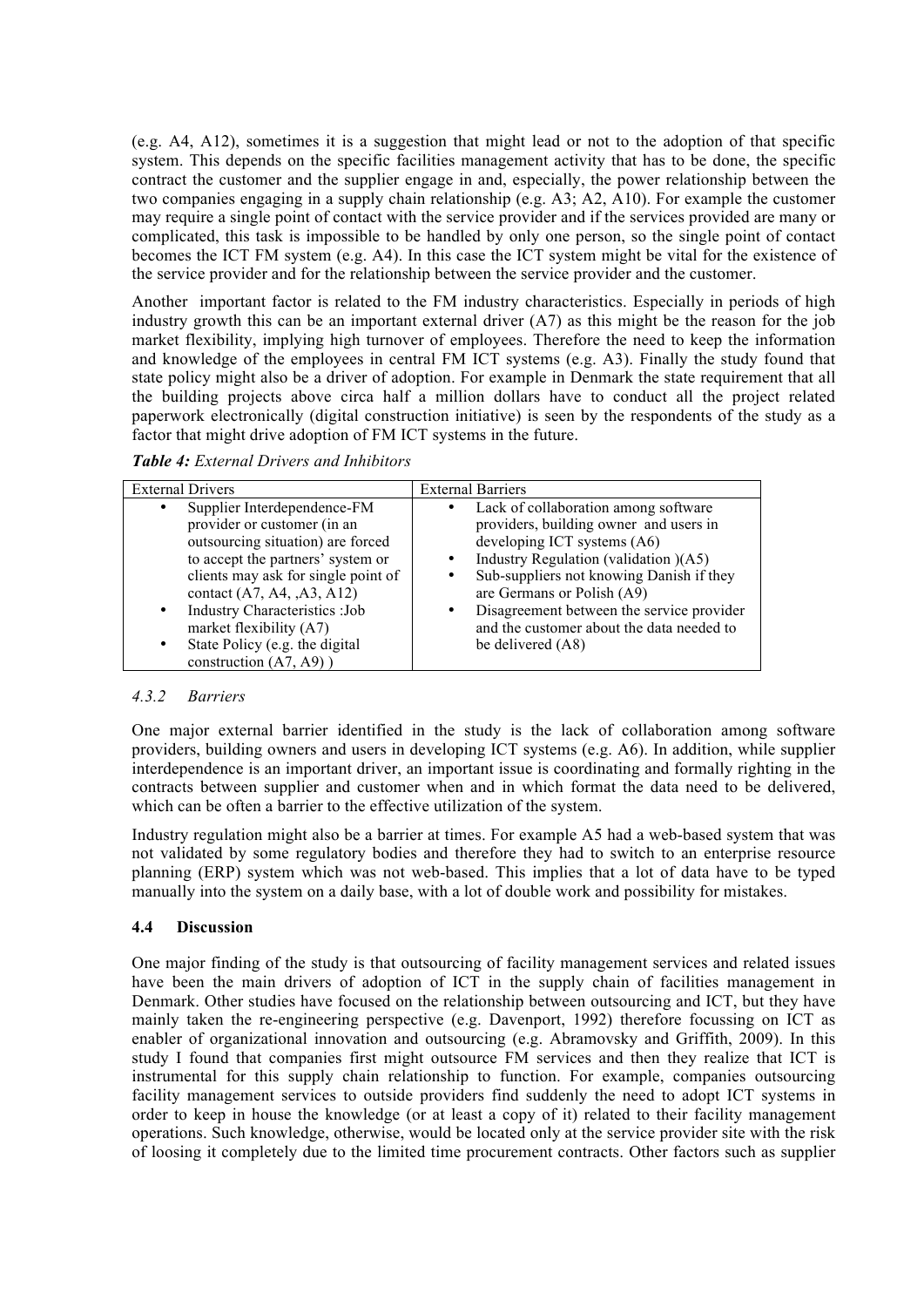interdependence, better communication or better service provisions are also a consequence of the outsourcing decision. Also other issues within the external environment such as supplier interdependence or formalization of the data delivery process among the supplier and the customer are mainly related to the outsourcing decision. However, the study also find a number of internal organizational factors impacting ICT adoption in the FM supply chain related to the fact that facility management as a support activity (e.g. Porter, 1980) is getting momentum in organizations as also showed by Jensen (2008). These factors include for example better FM related strategic and operational decision making. Finally some factors are related to the technology itself and these are the ones most frequently found in the literature such as complexity and compatibility (e.g. Doolin and Ali, 2008). Another major finding of the study is that some factors can be either drivers or barriers depending on the context they are considered in or the organizational level (strategic vs. operational) they are looked upon. For example, while having all the FM data in an ICT system might be driven by the need to make better strategic and tactic FM management decisions this might be a barrier for the employees at the operative level since they have to change their routines and be stringent and consequent in their FM data collection and recording.

## **5 CONCLUSIONS, LIMITATIONS AND SUGGESTIONS FOR FURTHER RESEARCH**

This article has presented the results of a study of factors impacting information and communication technology (ICT) adoption in the supply chain of facilities management in Denmark. The study has showed that ICT systems in facilities management supply chain are starting being adopted and used by companies. This is driven by a number of adoption drivers, however many barriers are still preventing the best utilization of the systems. Major adoption barriers are the characteristics of the ICT systems, since they are not user friendly and often are incompatible with each other, the lack of standards and classification schemes for inputting the data into the system as well as the lack of knowledge and awareness of the building owner about what they want from facilities management after the building has been built. The study shows that there are a number of important external drivers of ICT systems adoption among which company interdependence, market flexibility and government regulation. The study also found a number of organizational drivers and barriers of ICT adoption. Among the drivers there are better FM management decisions, better long term and short term planning and forecasting of FM services and resources, better overview and control over the budget. Key barriers include the difficulty of righting in the service contract the process of how and when to get data from the FM service providers and lack of resources to implement the ICT systems.

This study has important implications for operation managers and ICT systems developers. ICT systems developers should try to improve such FM systems to make them more user-friendly and especially find an easy way to categorize and standardize the different facilities elements and components. On the other hand facilities managers and FM organizations should be aware of the advantages brought by such systems, not only for internal efficiency and customer-supplier relationships, but also for keeping the facilities services knowledge in house especially when FM is outsourced.

The study, however, is not free of limitations. For example it is difficult to generalize from this data set as the number of interviews is very limited. In a second phase of the research, the author intends to use these qualitative results to conduct a comprehensive survey of factors affecting IT adoption in the FM supply chain in Denmark to further test these qualitative results. This research design has been successfully employed in other studies (Chong and Bauer, 2000). Alternatively in further research a case study could also be conducted to go in depth in one company with the analysis of drivers and barriers of ICT adoption in facilities management supply chain. Finally, this study provides some useful insights into factors impacting ICT adoption in the supply chain of facility management services. Further research could for example investigate whether these results are also found in other service industries as well.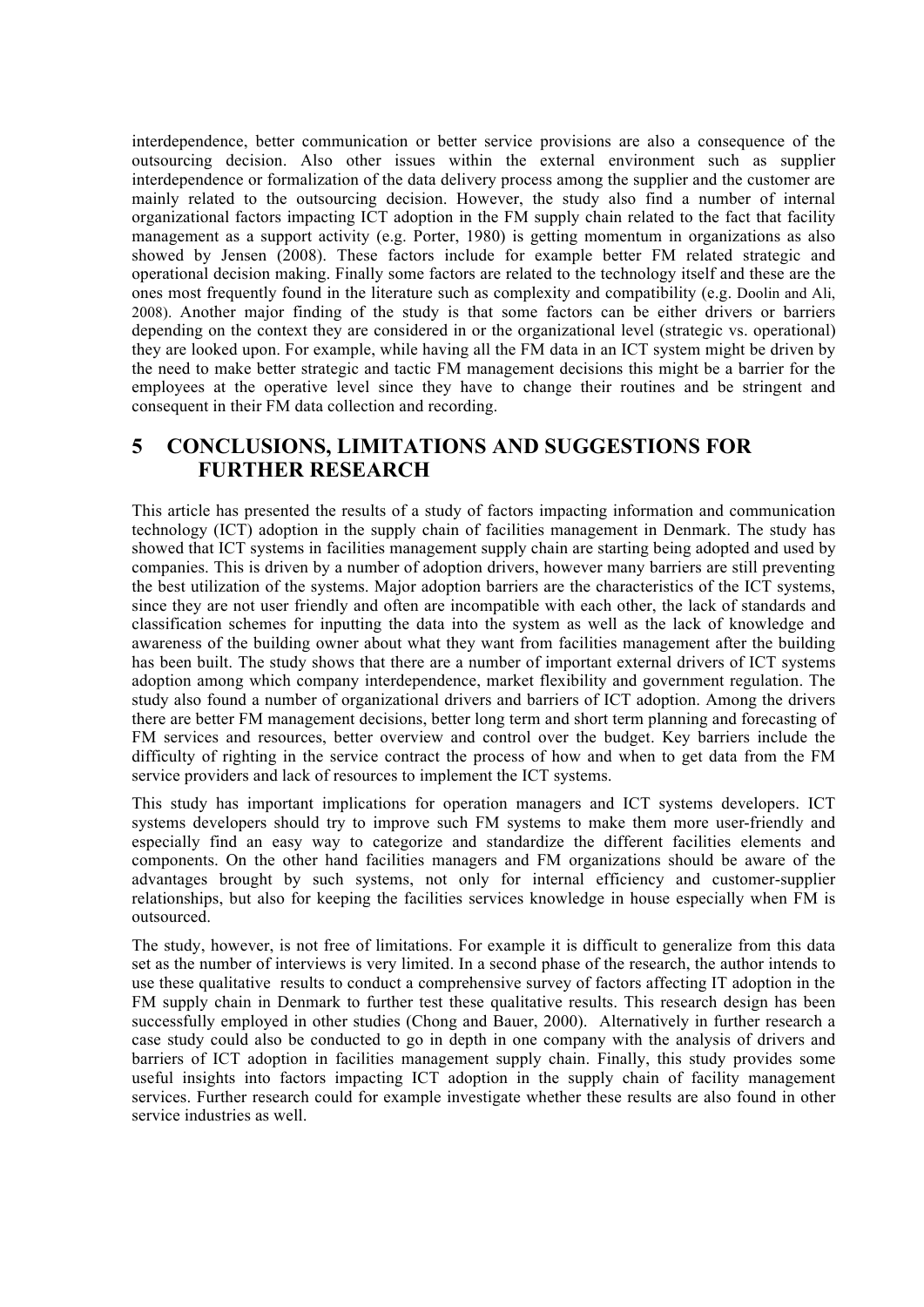#### **References**

- Abramovsky, L. and Griffith, R. (2009) ICT, corporate restructuring and productivity. IFS Working Papers (W09/10). Institute for Fiscal Studies, London, UK.
- Akkermans, H., Bogerd, P., Vos B. (1999) Virtuous and vicious cycles on the road towards international supply chain management, International Journal of Operations and Production Management, Vol. 19, No. 5/6, pp. 565-581.Alexander, K. (1996), Facilities Management Theory and Practice, E & FN Spon, Norwich.
- Amaratunga, R.D.G. (2001), "Theory building in facilities management performance measurement: application of some core performance measurement and management principles", unpublished PhD thesis, The University of Salford, Salford.
- Christopher, M. (2000) The Agile Supply Chain; Competing in Volatile Markets, Industrial Marketing Management, Vol. 29, Iss.1, pg. 37.
- Christopher, M. (2005) Logistics and supply chain management: creating value-added networks, Edition: 3, illustrated, Pearson Education, 2005, ISBN 0273681761, 9780273681762
- Cooper, M.C., Lambert, P.M., Pagh, J.D. (1997). Supply Chain Management: More then just a new name for logistics" International Journal of
- Croom, S.R. (2000) The Impact of Web-based procurement on the management of operating resources supply, Journal of Supply Chain Management, Vol. 36, No. 1.
- Davenport, T.H., (1992), Process Innovation: Reengineering Work Through Information Technology, Harvard Business School Press.
- Deeter-Schmelz, D.R.; Bizzari, A.; Graham, R.; and Howdyshell, C. (2001) Business-to-business online purchasing: Suppliers' impact on buyer's adoption and usage intent. Journal of Supply Chain Management, 37, 1 (winter), 4–10.Doolin, B. and Al Haj Ali, E. (2008) Adoption of mobile technology in the supply chain: an exploratory cross-case analysis. *International Journal of E-Business Research* 4(4): 1-15.
- Ellram, L.M., Tate, W.L., Billington, C. (2004), "Understanding and managing the services supply chain", Journal of Supply Chain Management, Vol. 40 No.4, pp.17-32.
- Fichman, R.G. The diffusion and assimilation of information technology innovations. In R.W. Zmud (ed.), Framing the Domains of IT Research: Projecting the Future Through the Past. Cincinnati: Pinnaflex Educational Resources, 2000.
- Fitzsimmons, J.A., Fitzsimmons, M.J. (2006), Service Management: Operations, Strategy, Information Technology, McGraw-Hill, Singapore.
- Gallear, D., Ghobadian, A., O'Regan, N. (2008) . Digital/web-based technology in purchasing and supply management: a UK study, Journal of Manufacturing Technology Management. Vol. 19, Iss. 3, p. 346-360 Grover, V., and Goslar, M.D. The initiation, adoption, and implementation of telecommunications technologies in U.S. organizations, Journal of Management Information Systems, 10, 1 (summer 1993), 141–163.
- Harrison, T., Waite, K. (2005) Critical factors affecting intermediary web site adoption: understanding how to extend e-participation, The Journal of Business & Industrial Marketing. Vol. 20, Iss. 4/5, p. 187-199 (13 pp.)
- Jeyaraj, A., Rottman, J., Lacity, M.J (2006), "A review of the predictors, linkages, and biases in IT innovation adoption research", Journal of Information Technology, Vol. 21, Iss. 1, p. 1-23.
- Jensen, A.P. (2009) Markedet for Facilities Management i Danmark, Report, Center for Facilities Management – Realdania Forskning, DTU Management, Danmarks Tekniske Universitet.
- Jensen, P.A. (2008) *Facilities Management for Students and Practitioners.* Centre for Facilities Management – Realdania Research. Technical University of Denmark.
- Johnson, M.E. and Whang, S. (2002). E-business and Supply Chain Management: An Overview and Framework, Production and Operations Management, Vol. 11, Iss. 4, pp.413-424.
- Klein, R. and Rai, A. (2009). Interfirm Strategic Information Flows in Logistics Supply Chain Relationships, MIS Quarterly,Vol. 33, No.4, pp. 735-762.
- Lancaster, S. , Yen, D.C., Ku, C.-Y. E-supply chain management: an evaluation of current web initiatives , Information Management & Computer Security. Bradford:2006. Vol. 14, Iss. 2, p. 167-184